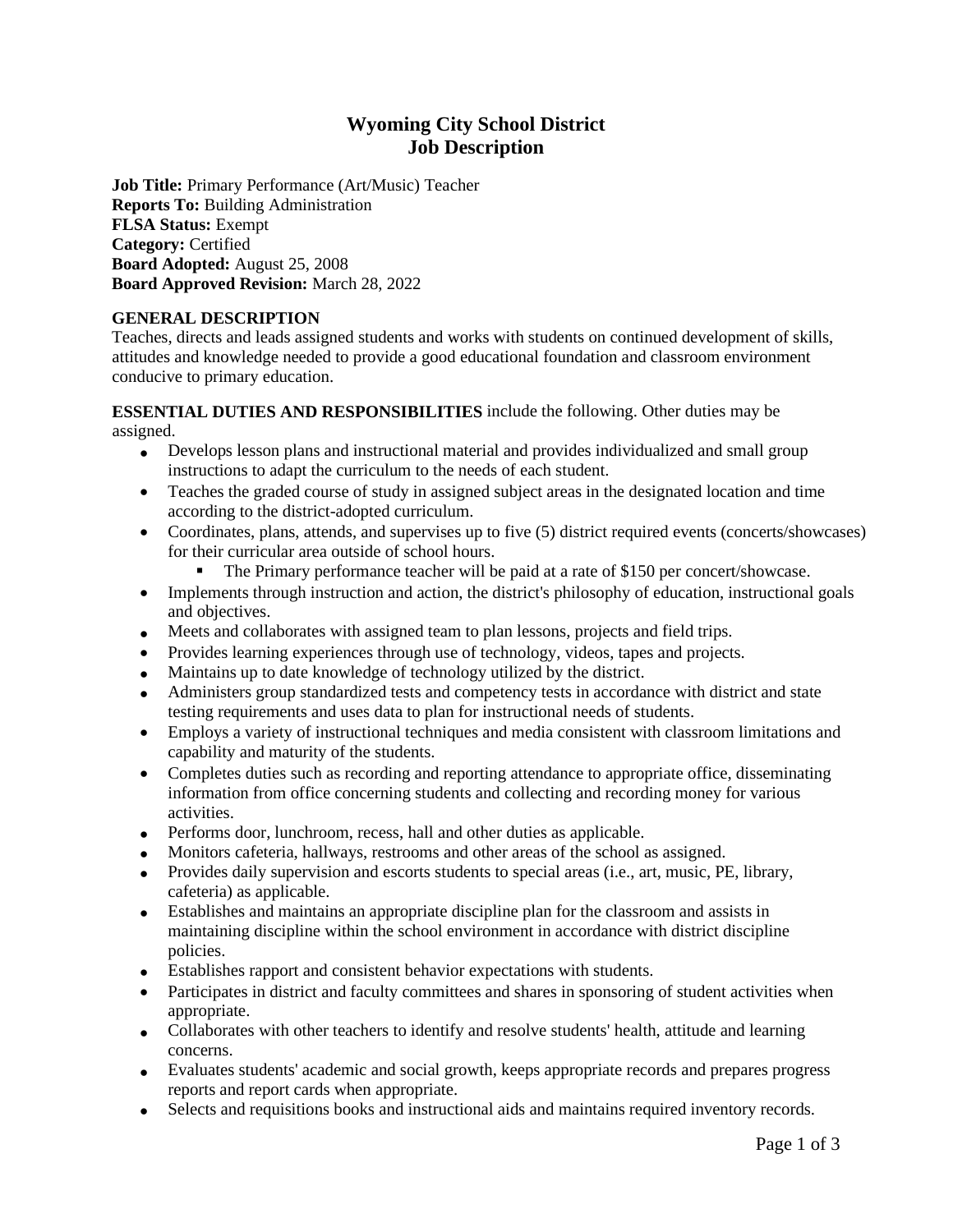- Prepares substitute teachers' folder to ensure no lapse in the daily lesson plan in the absence of the regular teacher.
- Understands the benefits of participating in frequent training, curriculum development programs and committees to stay current with teaching methods and practices.
- Participates in frequent training, curriculum development programs and committees to stay current with teaching methods and practices.
- Reports observations to intervention specialist teachers informally and at Individualized Education Program (IEP) and 504 meetings.
- Oversees modifications in classroom when appropriate.
- Coordinates intervention for struggling students.
- Understands the benefits of being available to students and parents for education related purposes when required or requested to do so under reasonable and contractual agreement terms.
- Performs homeroom duties and collects money and fees where applicable.

### **SUPERVISORY RESPONSIBILITIES**

This job has no adult supervisory responsibilities unless an educational aide is assigned to a student or to the classroom. Responsible for supervision of students.

## **EDUCATION and/or EXPERIENCE**

Bachelor's degree or higher in corresponding area.

## **CERTIFICATES, LICENSES, REGISTRATIONS**

Valid certificate/license as issued by the Ohio Department of Education. Certificates, Licenses and/or registrations as applicable to position duties and responsibilities and/or as required by the Board of Education.

### **LANGUAGE SKILLS**

Ability to communicate effectively with students, parents, colleagues and administration. Ability to read, analyze and interpret testing and survey results, financial reports, and legal documents. Ability to respond to common inquiries or complaints from students, parents, agencies, teachers or members of the school community. Ability to write speeches and articles for publication that conforms to prescribed style and format. Ability to effectively present information to administration, staff, public groups, and/or Board of Education.

### **OTHER SKILLS AND ABILITIES**

Ability to apply knowledge of current research and theory to instructional program. Ability to plan and implement lessons based on school objectives and the needs and abilities of students to whom assigned. Ability to establish and maintain effective working relationships with students, peers, parents and community. Ability to speak clearly and concisely in written or oral communication. Ability to use computers for classroom instruction and record keeping. Ability to perform duties with awareness of district requirements and Board of Education policies.

#### **PHYSICAL DEMANDS**

The physical demands described here are representative of those that must be met by an employee to successfully perform the essential functions of this job. Reasonable accommodations may be made to enable individuals with disabilities to perform the essential functions.

While performing the duties of this job, the employee is regularly required to sit, stand, walk, use hands to finger, handle or feel, reach with hands and arms, talk and hear. The employee is occasionally required to climb or balance, stoop, kneel, crouch or crawl. There is a potential for exposure to blood-borne pathogens and communicable diseases. There is a potential for exposure to student illness, injuries,